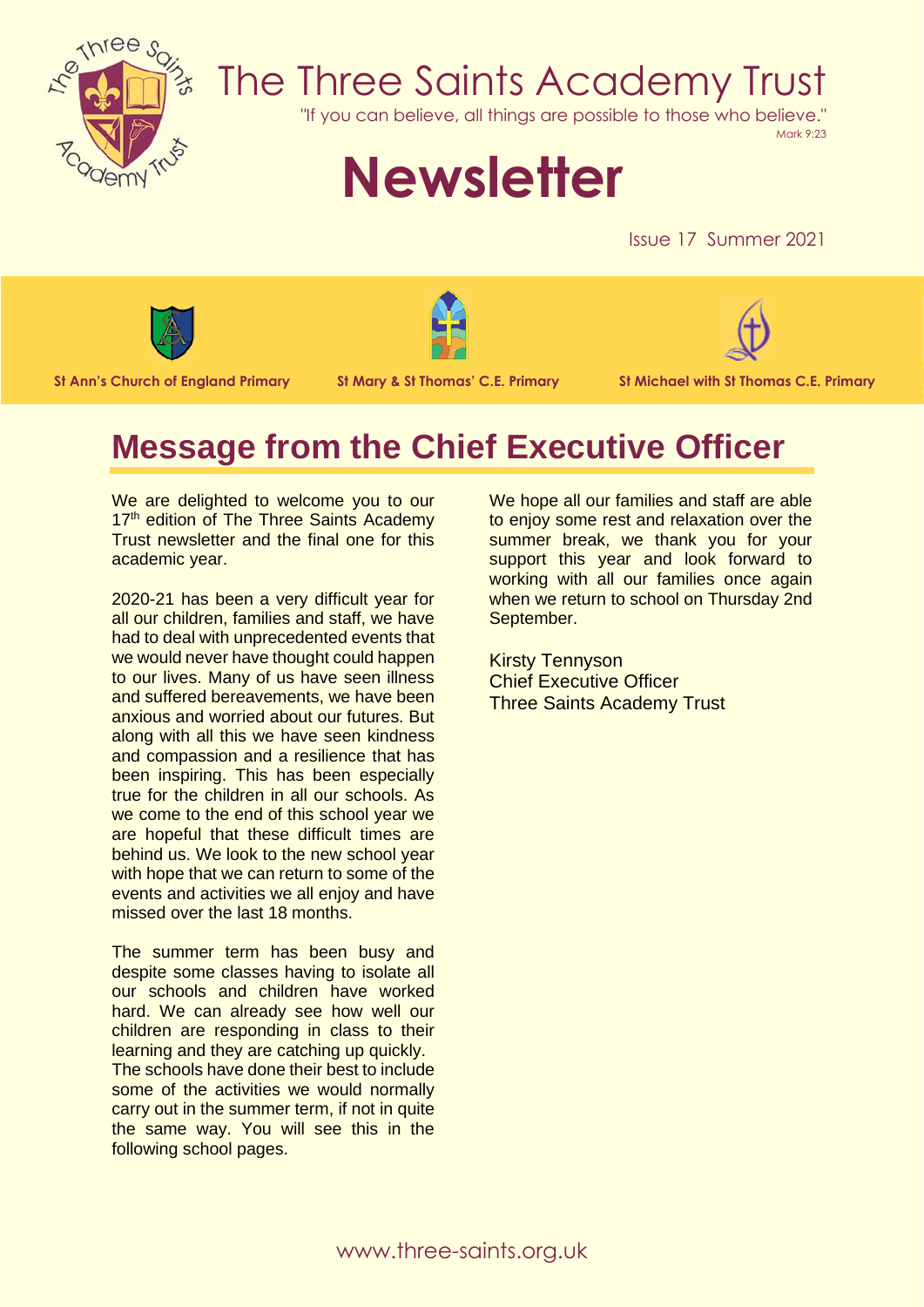

#### **THE GREAT SCIENCE SHARE!**

On the  $15<sup>th</sup>$  June our school took part in the Great Science Share – an international science day organised by the Royal Society. Our children were able to compose and send their science questions in to be answered by real scientists, led by Professor Brian Cox. We spent all day investigating answers to our questions and had an amazing time working scientifically.



#### **OUR OWN DRAGON'S DEN CELEBRITY**

Helen Davies, mum to Kiera (Y1) and Elora (Y5) appeared on Dragons' Den which aired on Thursday 27<sup>th</sup> May 2021. Helen is the founder and CEO of Easytots which is a one-stop shop for baby weaning products. Helen was successful in her Dragons' Den pitch which led to Sara Davies MBE investing in her company. This is a very exciting time for Helen and her family, and we would like to wish her the best of luck in the future. Here is the link to a newspaper article outlining Helen's journey whilst in the den. Helen is a member of our school committee and she also has volunteered her time at school to talk to the children about careers and the world of work. We think she is a fantastic role model for our pupils! Well done Helen!

https://www.warringtonguardian.co.uk/new s/19342948.mum-tames-dragons-net-80- 000-investment/

**Follow us on twitter to see updates throughout the year @stmarythomas**

#### **NSPCC NUMBER DAY**

This term we have celebrated NSPCC Number Day. Thank you to all parents/ carers for your support and excellent costume designs. Throughout the day, children completed a range of activities to develop their problem-solving skills and taken part in some maths-themed cooking or baking. One of the activities that the Y5 pupils completed was to decorate T-shirts with all the maths vocabulary they have been taught this term. We are so impressed with their efforts! We raised a fantastic sum of money which will be donated to a good cause.



#### **FUNDAY**

Despite the fact that we couldn't host our usual fun day, our staff still planned a day of activities for the children to enjoy in school. Some of the activities included Reception making ice cream and completing some football-themed crafts; Y2 did some baking and Y4 made friendship bracelets. The children had a fantastic day!



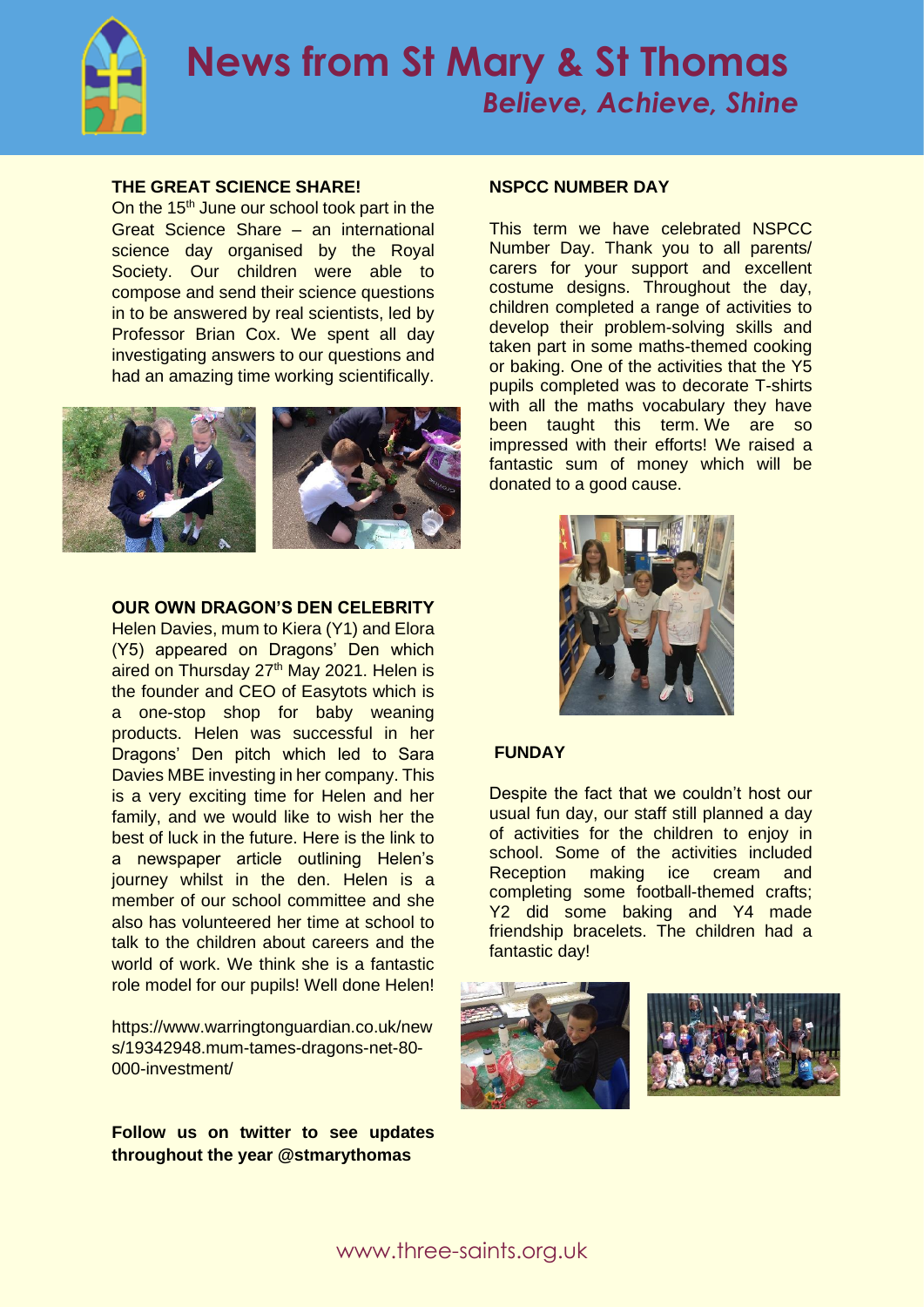

#### **HEALTHY LIVING WEEK**



This half term all classes across the school have enjoyed taking part in Healthy Living Week which included sports days and a cooking and nutrition project, as well as first aid training for our Year 6s.

#### **TALENT SHOW**

Well done to all our pupils who decided to showcase their talent by taking part in our online St Ann's Has Got Talent show. Hopefully you feel inspired to get involved next year!



#### **CHILDREN'S UNIVERSITY**

Lots of children in Key Stage 2 graduated from Children's University this term. The amount of hours taking part in extracurricular activities has been especially impressive given the lockdowns and restrictions due to covid. I wonder who will graduate next year?



#### **HOT CHOCOLATE WITH THE HEAD**



28 children were invited to Hot Chocolate with the Head during the summer term. Invitations were given to children who live out our school vision and

are role models for the class charters. A special well done to everyone invited.

#### **ALTRU EYES OPEN**



Year 6 have benefitted from a drugs and alcohol awareness

performance aimed at 10-11-year olds, written and performed by Altru Drama. Following the performance children took part in a workshop where they explored the choices made by the characters and the consequences of these choices.

#### **YEAR 6 PRODUCTION**



Year 6 have had an incredibly busy half term working with First Act Drama to produce an end of year production of The Jungle Book. This will soon be released on You Tube. DVDs

can also be purchased through Arbor for £12.

#### **WELCOMING OUR NEW INTAKE**

Our Reception teachers have thoroughly enjoved speaking with all our new parents/



carers and meeting all our new September starters during our outdoor meet and greets. We hope our new boys and girls enjoy sharing their special welcome gift with their families.